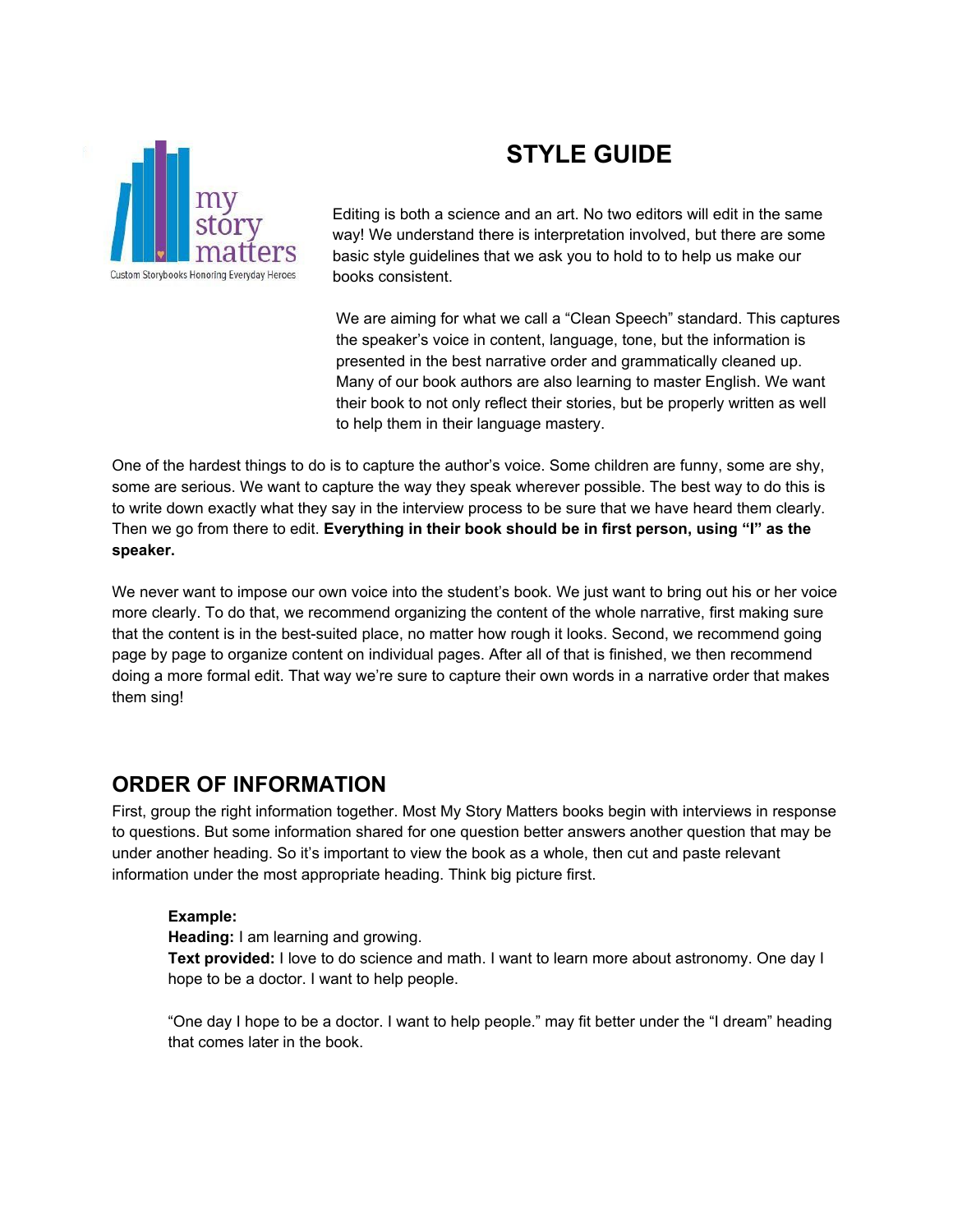#### **Heading:** I am playing.

**Text provided:** I like to listen to music. I like Katy Perry a lot. I love to play soccer. I am on the high school soccer team. I am fast. I love to read. My heroes are my parents. They do everything for me. I admire them so much because they sacrifice everything for me. I hope that with this change of coming to the United States, I can one day help them the way they have helped me.

The three sentences about the parents may better fit in the "I am part of a family" section. The last sentence may better fit in the "I dream" section.

Second, in text grouped under the same heading, you can re-order it to have more narrative punch. Hear beyond the words. If you interviewed the student personally, remember your interactions during the interview. How can that interaction help you present this information in the most revealing way? If you didn't interview the student personally, listen to the audio for clues (we hope to be providing this for all interviews in the near future).

Keep the content, but arrange it in a way that orders it with the most thoughtful, in-depth expression at the end of the paragraph, like a punchline.

#### **Example:**

#### **Heading**: I am playing.

**Text provided:** My favorite animal is a horse. I want to learn to ride horses. I love to play soccer with my friends. I like Lionel Messi. He's a superstar forward and has an amazing shot. I am a forward, too. I like volleyball. I like badminton. I like to read. I like stories that inspire people. My favorite hero is Batman because he does everything to protect people, to help people. He makes people feel like they don't have to be afraid. Sometimes I watch TV with my brothers and sisters. My favorite TV show is Mighty Med.

#### **One way of presenting this information:**

I love doing many different things. Sometimes I watch TV with my brothers and sisters. My favorite TV show is "Mighty Med."

My favorite animal is a horse. I want to learn to ride a horse one day.

I like to play sports, too. I like volleyball, badminton, and I love to play soccer with my friends. I like to watch Lionel Messi play because he is a superstar forward. He has an amazing shot! I play forward, too. Maybe one day I will shoot like him.

I like to read. I like stories that inspire people. My favorite hero is Batman because he does everything to protect and help people. He makes people feel like they don't have to be afraid.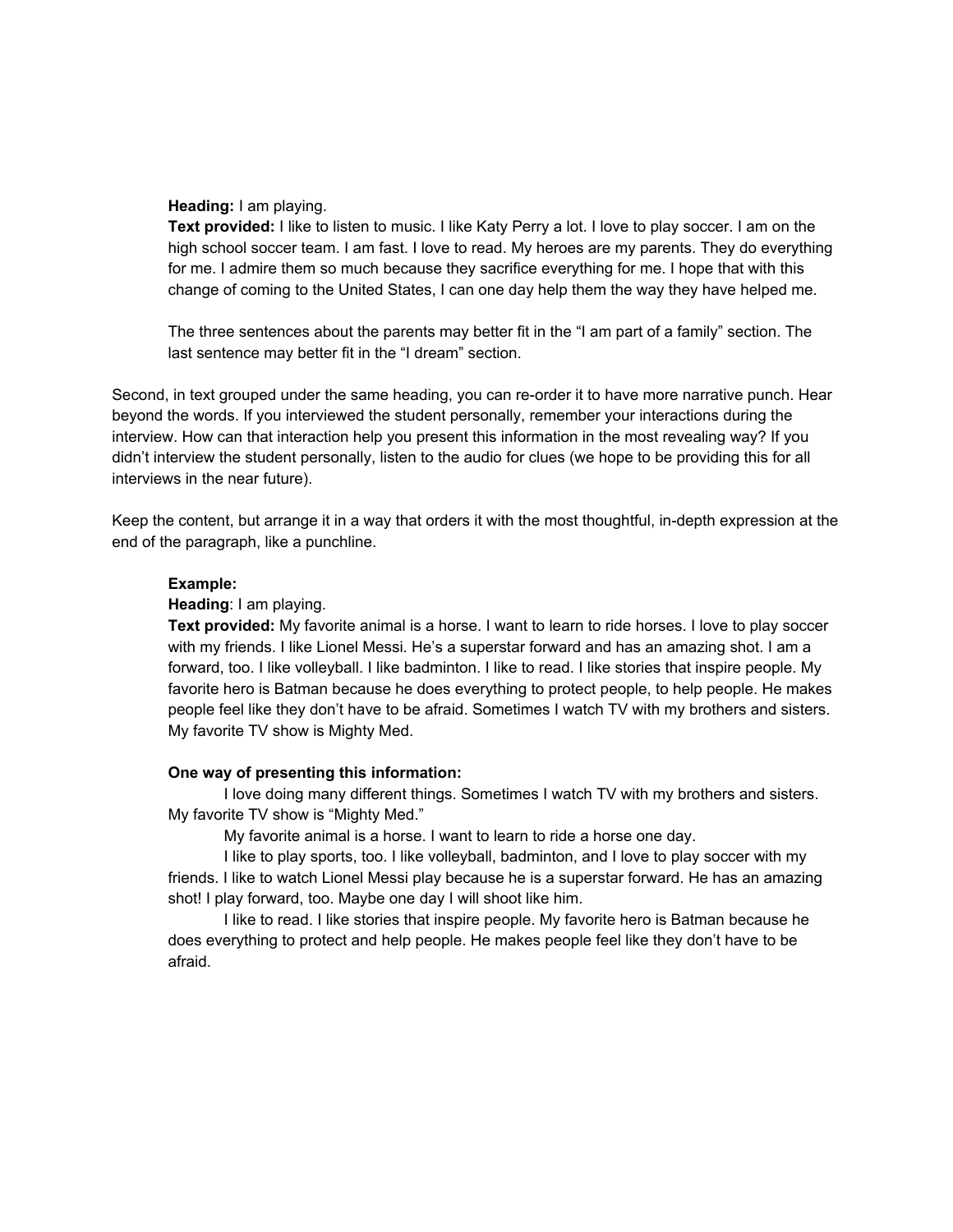# **BASIC EDITING PRINCIPLES**

For most editing questions, we follow the *Chicago Manual of Style* with a few tweaks. Here are the some of the most important things to remember.

#### **Capturing Speech**

We are trying to capture speech, which is different from capturing the written word or making something literary. People don't speak the same way they write. Many times sentences will begin with the conjunctions "and," "but," or "so." And that's just fine! It may look a little strange, but that's part of emulating speech patterns. The important thing is to capture the ideas and the rhythm of the speaker's voice, provided that we are creating complete sentences (think subject + verb). Leave all the information in the book. Do not take out any information without consulting Amy Chandler or Rebecca Spencer.

When the child switches voice within a sentence, leave it as it is unless the sentence doesn't make sense and a voice change in necessary. For example, the sentence "I'm a good friend because you should stay by your friend's side" switches from first person to second person, but the meaning of the sentence is still clear, so the sentence is fine as is. However, if a child switches tense (such as "She was at the mall and she starts saying…"), it is best to correct this in writing, for the sake of readability. Make sure all pronouns have a clear reference and that the writing makes sense.

I have a mom and a dog. My dog licks my face a lot. NOT: I have a mom and a dog. She licks my face a lot.

#### **Shorter sentences are best.**

Remember that most My Story Matters student authors are learning to read or learning to read English. Every sentence should have a subject and a verb. If you take away a conjunction from the beginning of a sentence (and, but, or so) and the sentence doesn't stand alone, it probably shouldn't be a sentence on its own. Avoid fragments. Avoid run-on sentences. Avoid overly stylized language. The language should reflect the student's own directness and honesty.

#### **Use paragraph breaks to denote change in direction of thought.**

It's all right to have short paragraphs. In fact, those are better than a long paragraph of disparate ideas strung together. Remember, we are helping to teach students to discern what a paragraph is for. If the ideas change, the paragraph should, too. Where there are developed, cohesive thoughts that are several sentences long, it is best to create new paragraphs with new thoughts. However, when the thoughts on the page are somewhat disjointed, it is not necessary to create a new paragraph for each new thought.

#### **Formatting the text**

When going through text make sure to follow the given template exactly. For example, do not leave lists, bullet points, or otherwise disjointed information on a page. Make sure to write out the information unless the formatting specifically calls for a list. If the page only asks for the first name of the child, only write in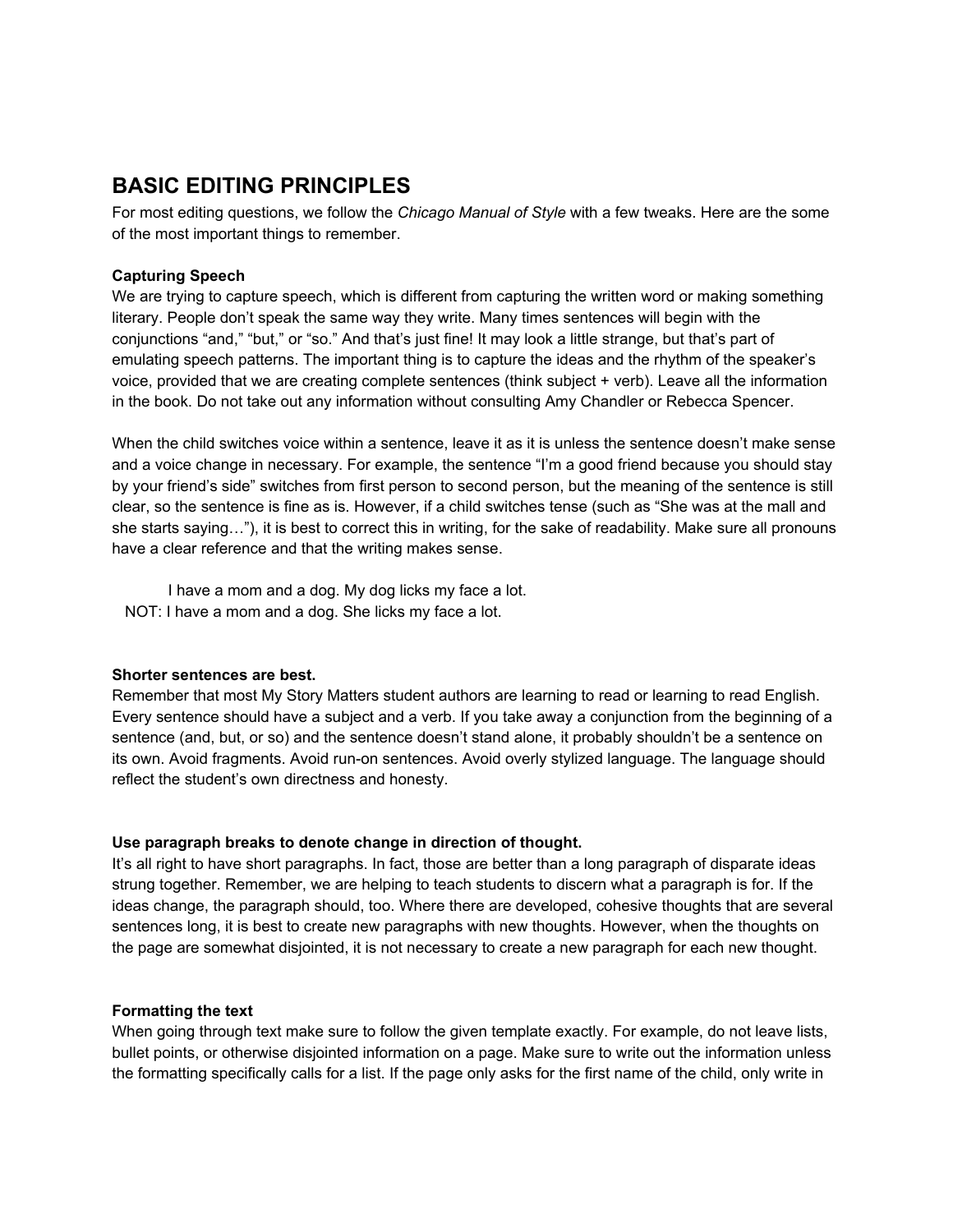the first name. Do not mess with the size of the text boxes or font unless given the responsibility to do final round editing.

### **PUNCTUATION**

#### **COMMAS**

#### **Use commas correctly.**

Ah, yes, our favorite punctuation mark: the comma. When to use it? How to use it? Three common constructions: compound sentences, a series list, and place names.

#### **Compound Sentences**

A compound sentence is two complete sentences (each with a subject and verb) joined by a conjunction. The famous FANBOYS conjunctions are: for, and, nor, but, or, yet, so. You should usually use a comma BEFORE the conjunction in this case.

I like pizza, but I don't like hamburgers.

If there is no subject in the second clause (it's not a complete, stand-alone sentence), then you don't need a comma.

I like pizza but not hamburgers.

#### **Series list**

A comma (usually called the "Oxford comma") should appear before the conjunction in a series list.

She took a photograph of her parents, the president, and the vice president.

Notice how, if you remove the comma before "and," the sentence implies that "her parents" are the president and vice president.

#### **Distinguish place names.**

Use commas to distinguish place names (cities, states, countries). In general, a comma should follow a place name if the sentence continues beyond it.

I am from Zulia, Venezuela, but have lived in Mexico for nine years. I have lived in Salt Lake City, Utah, for three months now.

An excellent source to review basic comma rules (including FANBOYS): <http://writingcenter.unc.edu/handouts/commas/>.

#### **QUOTATION MARKS**

**Punctuation Goes Inside Quotation Marks.**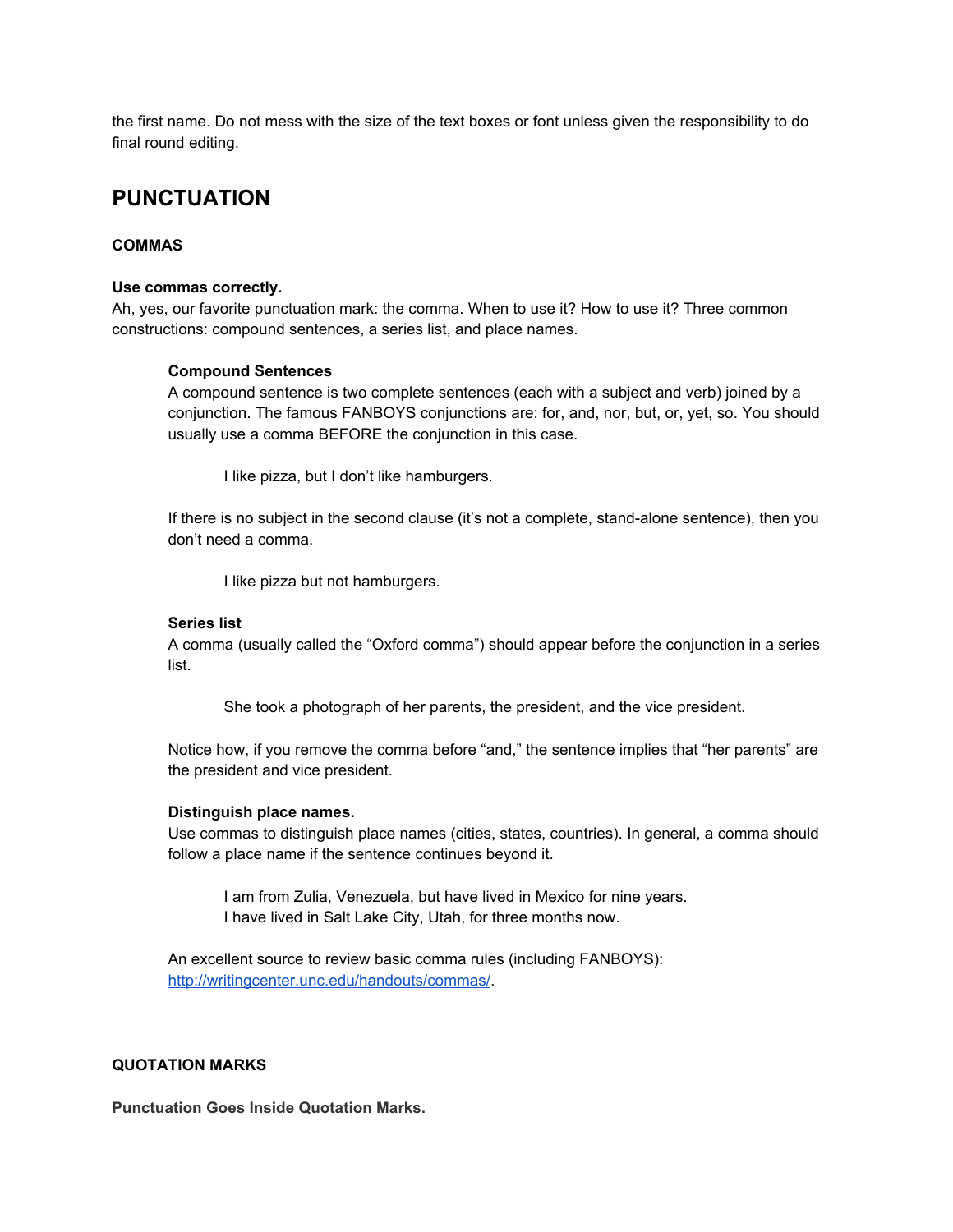Commas and periods at the end of a quote should be inside the quotation marks, whether it's the end of the sentence or not. Question marks should be outside of the quotation marks, unless the original quote/title includes the question mark.

My favorite story is "Little Red Riding Hood." My favorite book is "Harry Potter and the Chamber of Secrets," even though I also like "Harry Potter and The Prisoner of Azkaban." My mother asks me, "what do you want to be?" I asked my coach, "may I be on the team?"

Only one ending punctuation mark should be used with quotation marks.

Have you heard the song "Where Did Our Love Go?" NOT: Have you heard the song "Where Did Our Love Go?"?

You do not need a comma to separate the text in quotes from the rest of the sentence if it's just a word or phrase that fits into the sentence.

She loves the song "Imagine" by the Beatles, even though it's the first time she's heard it. He tried to explain the significance of the "A" in "USA." She wanted to know the meaning of "random acts of kindness."

#### **Use quotation marks for titles.**

In the Heritage Makers' text boxes, there is no option for italics. So we have to use quotation marks for every title, regardless of its length or form. (We are working on a fix for this!) So book titles, song titles, and films would all be in quotation marks:

My favorite TV show is "Mighty Med." I love the movie "Batman."

Per Chicago, names of scripture books are capitalized without quotation marks.

the Quran the Bible

#### **QUESTION MARKS**

When to use questions marks? A good resource: <http://grammar.ccc.commnet.edu/grammar/marks/question.htm>

### **SPELLING and CAPITALIZATION**

**Standard Dictionary**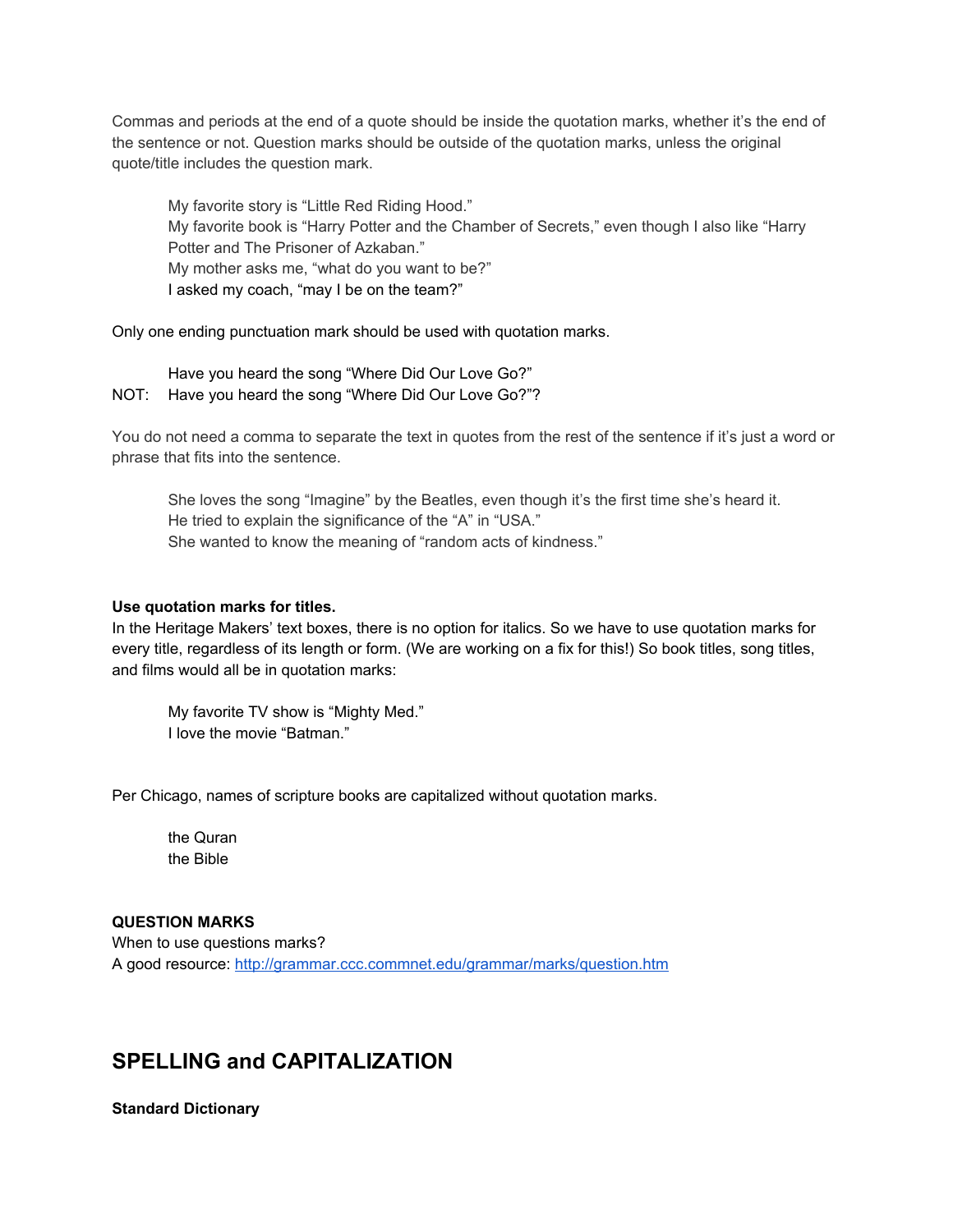For words that are not listed or discussed below, we use the [Merriam-Webster](http://www.merriam-webster.com/) online dictionary to verify spelling.

#### **Numbers as text and digits.**

Write out numbers from zero through nine as text. Numbers 10 and above should be recorded as digits. If a speaker says a larger number preceded by "a," keep it as text.

I have lived in the United States for two years. Before that, I lived in Uganda for 14 years. I am nine years old. I have three brothers. They are 17, 15, and 12 years old. My eight-year-old sister makes me laugh. I tried a hundred times. I thought of a million reasons not to leave.

**EXCEPTION:** When two or more numbers involved describe a range, make them consistent (usually as digits).

I lived in Abu Dhabi from the ages of 6 to 11. I spent years 7 through 12 in the refugee camp. They were waiting on paperwork for 8 to 10 years.

#### **Contractions are acceptable.**

In formal editing, we generally rule out contractions. But since this book attempts to capture the speaker's voice, contractions are acceptable. It also helps the student writers to learn English constructions. We prefer that contractions are relatively rare, however.

#### **Capitalization**

Capitalize all proper nouns (people and places). Do not capitalize nouns after a possessive.

I love my mom. NOT: I love my Mom.

It is okay to capitalize family names if the person speaking is addressing a specific person.

I asked, "Mom, where are you going?"

#### **Spell out "United States."**

Spell out United States for every first mention on each page. Abbreviate as U.S. thereafter.

Unless the student specifically mentions "America" to talk about where they live, use "United States." Remember, we are working with a global population. People who live in the United States call themselves "Americans" without considering how that sounds to people who live in Central or South America. They, too, consider themselves "Americans." We have refugees who have lived in Venezuela or Mexico who are not "coming to America" for the first time. This term can be offensive to them (yes, there actually have been PhD dissertations written on this subject!).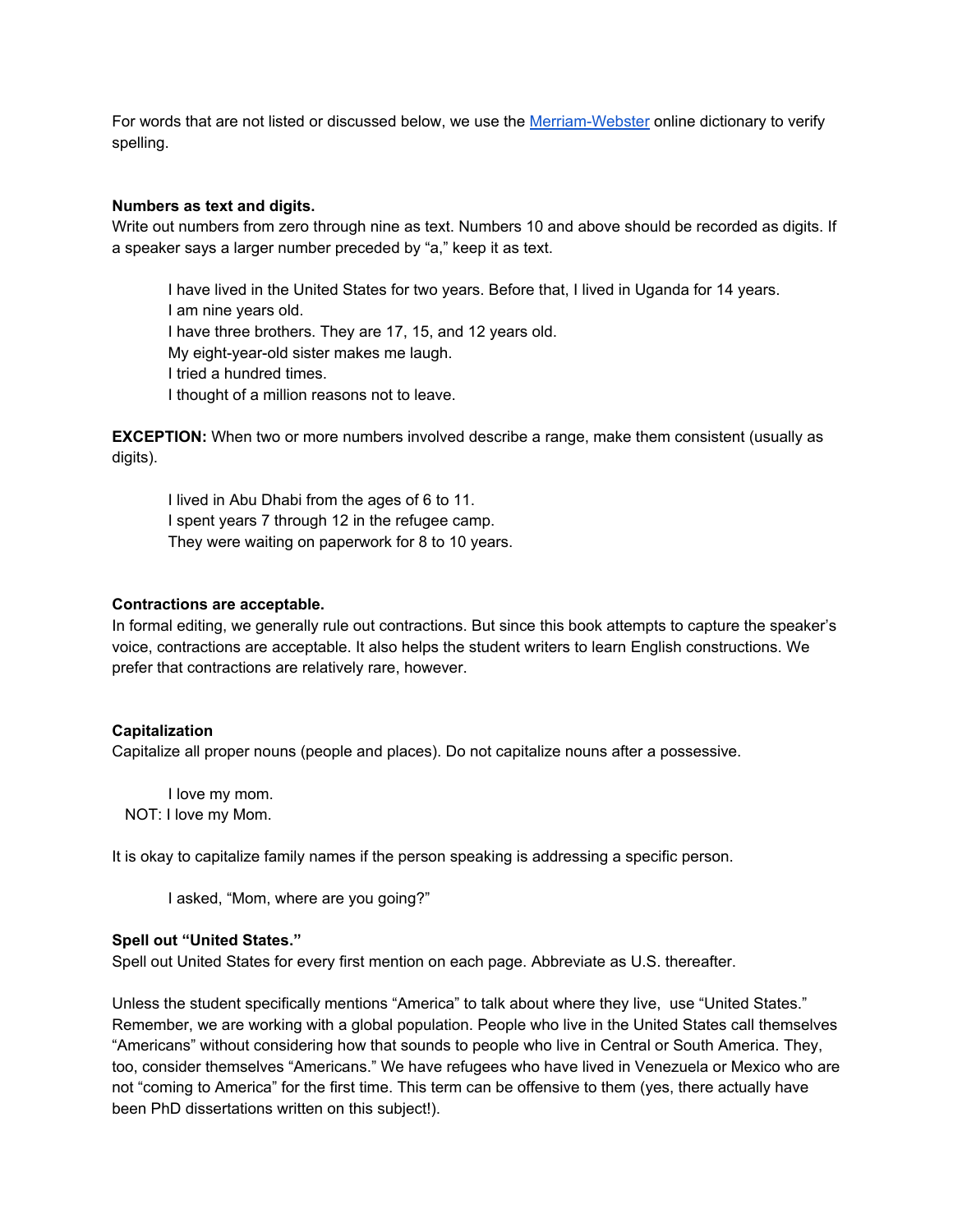On the other hand, refugees all over the world think of "America" as the beacon of the American Dream of equality, democracy, and where, if you work hard enough, you can live a good life.

So the rule of thumb is to listen to the student. How do they describe their new home---as the "United States" or as "America"? Use your best judgment about which term to use, depending on the student you're working with.

Likewise, where there are abbreviations, write out what those abbreviations stand for instead of leaving the abbreviation. For example, write out English Language Arts instead of ELA.

#### **Compound Adjectives**

Compound adjectives that precede a noun are generally hyphenated:

Two-word adjectives should be hyphenated. My three-legged dog follows me wherever I go. They had a one-time-only chance at the lottery.

If more than three terms are combined, quotations marks instead of hyphenation are acceptable:

It's a "once in a lifetime" moment.

For an exhaustive list of compound adjectives, see *CMOS*: Compounds and [Hyphenation](http://www.chicagomanualofstyle.org/16/images/ch07_tab01.pdf).

#### **Accents**

For now, Heritage Makers does not accept accents. (We are working on that!)

#### **Product and Company Names**

Product and company names should be spelled like the company does:

YouTube, Netflix, Google, Facebook, Snapchat, iPod, iPad, eBay, etc.

**EXCEPT:** "to google" as a verb is lowercase. "I googled Utah and saw pictures of mountains."

#### **Correct Spellings of Commonly Used Words**

Be sure that the spellings of all commonly used words and names are both correct and consistent throughout the book. Pay special attention to the name of the child and the child's family members and be sure that the spellings are correct throughout the book.

United States or United States of America (not US, U.S., or America) Quran okay all right a lot a while till (not 'til). This is the accepted abbreviation for "until."